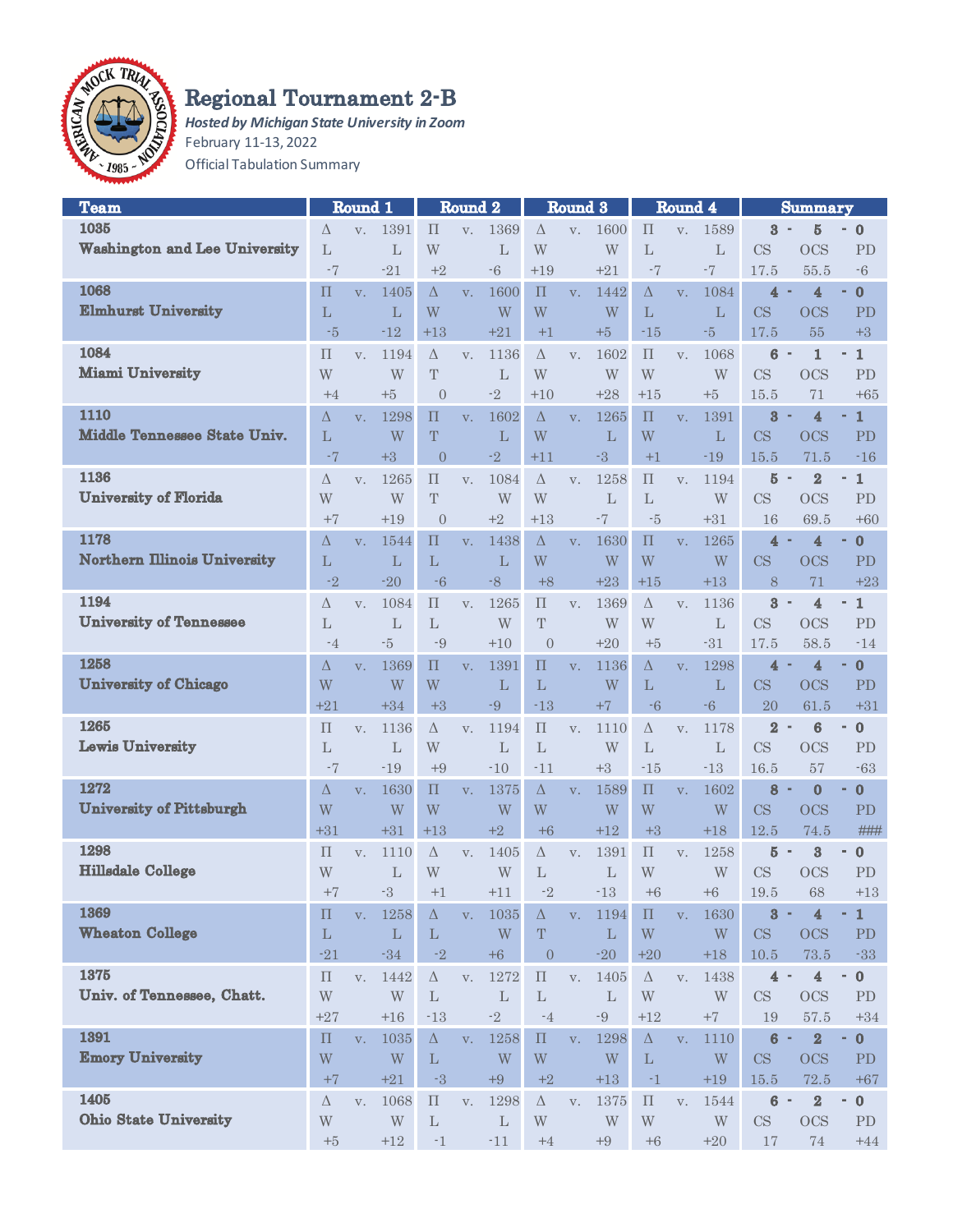| - - - - - - - - -<br>$\sim$<br>$\sim$       |                        |             |                               |                                  |                    |                               |                       |                |                               |                                   |                |                               |                                            |                                     |                                         |
|---------------------------------------------|------------------------|-------------|-------------------------------|----------------------------------|--------------------|-------------------------------|-----------------------|----------------|-------------------------------|-----------------------------------|----------------|-------------------------------|--------------------------------------------|-------------------------------------|-----------------------------------------|
| <b>Team</b>                                 |                        | Round 1     |                               |                                  | Round <sub>2</sub> |                               |                       | Round 3        |                               |                                   | Round 4        |                               |                                            | <b>Summary</b>                      |                                         |
| 1438<br><b>Eastern Michigan University</b>  | $\Pi$<br>L<br>$-3$     | $V_{\perp}$ | 1589<br>$\mathbf{L}$<br>$-28$ | $\wedge$<br>W<br>$+6$            | $V$ .              | 1178<br>W<br>$+8$             | $\wedge$<br>L<br>$-9$ | V <sub>1</sub> | 1544<br>L<br>$-13$            | $\Pi$<br>L<br>$-12$               | $V_{\cdot}$    | 1375<br>L<br>$-7$             | $\bf{2}$<br>CS<br>18                       | 6<br><b>OCS</b><br>62               | $\bf{0}$<br>٠<br>PD<br>$-58$            |
| 1442<br><b>University of Toledo</b>         | $\Delta$<br>L<br>$-27$ | $V_{\cdot}$ | 1375<br>L<br>$-16$            | $\Pi$<br>W<br>$+8$               | $V_{\cdot}$        | 1630<br>W<br>$+25$            | $\Delta$<br>L<br>$-1$ | V <sub>1</sub> | 1068<br>L<br>$-5$             | $\Pi$<br>W<br>$+9$                | V <sub>1</sub> | 1600<br>L<br>$-16$            | $\overline{\mathbf{3}}$<br>CS<br>10        | 5<br><b>OCS</b><br>67.5             | $\bf{0}$<br>٠<br>PD<br>$-23$            |
| 1544<br>Case Western Reserve Univ.          | $\Pi$<br>W<br>$+2$     | $V_{\cdot}$ | 1178<br>W<br>$+20$            | $\Lambda$<br>L<br>$-39$          | $V_{\cdot}$        | 1589<br>L<br>$-4$             | $\Pi$<br>W<br>$+9$    | V <sub>1</sub> | 1438<br>W<br>$+13$            | $\Delta$<br>L<br>$-6$             | V.             | 1405<br>L<br>$-20$            | $\overline{\mathbf{4}}$<br><b>CS</b><br>18 | 4<br><b>OCS</b><br>60               | $\bf{0}$<br>×.<br>PD<br>$-25$           |
| 1589<br><b>Florida State University</b>     | $\Lambda$<br>W<br>$+3$ | $V_{\perp}$ | 1438<br>W<br>$+28$            | $\Pi$<br>W<br>$+39$              | $V_{\perp}$        | 1544<br>W<br>$+4$             | $\Pi$<br>L<br>$-6$    | $V_{-}$        | 1272<br>L<br>$-12$            | $\Lambda$<br>W<br>$+7$            | V.             | 1035<br>W<br>$+7$             | 6<br>CS<br>17                              | $\overline{2}$<br><b>OCS</b><br>66  | $\mathbf{0}$<br>PD<br>$+70$             |
| 1600<br><b>U.of South Carolina, Upstate</b> | $\Lambda$<br>L<br>$-4$ | V.          | 1602<br>W<br>$+1$             | $\Pi$<br>$\mathbf{L}$<br>$-13$   | $V_{\cdot}$        | 1068<br>$\mathbf{L}$<br>$-21$ | $\Pi$<br>L<br>$-19$   | V.             | 1035<br>$\mathbf{L}$<br>$-21$ | $\Delta$<br>$\mathbf{L}$<br>$-9$  | V.             | 1442<br>W<br>$+16$            | $\overline{2}$<br><b>CS</b><br>12.5        | $6\phantom{1}6$<br><b>OCS</b><br>65 | $\mathbf{0}$<br>٠<br><b>PD</b><br>$-70$ |
| 1602<br><b>Kennesaw State University</b>    | $\Pi$<br>W<br>$+4$     | $V_{-}$     | 1600<br>$\mathbf{L}$<br>$-1$  | $\Delta$<br>T<br>$\overline{0}$  | V <sub>1</sub>     | 1110<br>W<br>$+2$             | $\prod$<br>L<br>$-10$ | V <sub>1</sub> | 1084<br>$\mathbf{L}$<br>$-28$ | $\Delta$<br>L<br>$-3$             | V.             | 1272<br>L<br>$-18$            | $\overline{2}$<br>CS<br>20                 | 5<br><b>OCS</b><br>56               | $\mathbf{1}$<br>×.<br>PD<br>$-54$       |
| 1630<br><b>Wofford College</b>              | $\Pi$<br>L<br>$-31$    | V.          | 1272<br>$\mathbf{L}$<br>$-31$ | $\Delta$<br>$\mathbf{L}$<br>$-8$ | V.                 | 1442<br>$\mathbf{L}$<br>$-25$ | $\prod$<br>L<br>$-8$  | V.             | 1178<br>$\mathbf{L}$<br>$-23$ | $\Delta$<br>$\mathbf{L}$<br>$-20$ | V.             | 1369<br>$\mathbf{L}$<br>$-18$ | $\bf{0}$<br>CS<br>18.5                     | 8<br><b>OCS</b><br>41               | $\mathbf{0}$<br>÷.<br>PD<br>$-164$      |

# Regional Tournament 2-B Tab Summary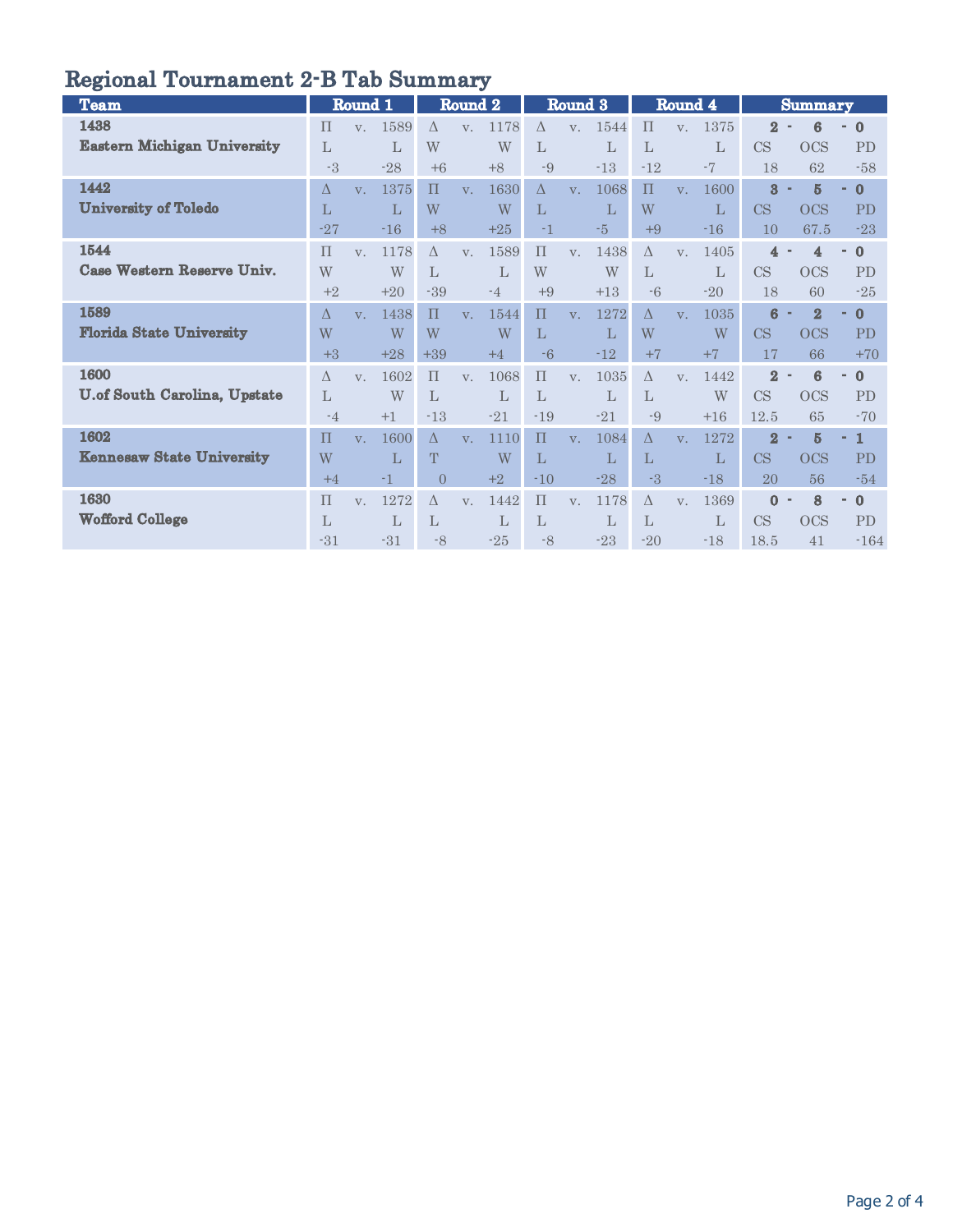#### **Tabulation Room Notes**

7th place after round 3: 4 Wins AMTA Representatives Michael Walsh Ryan Nolte Opening coin flip: Heads - Higher # = Better Rank Round 3 coin flip: Heads - Right Side is Defense

### Outstanding Trial Teams Earning bids to the Opening Round Championship Series Tournament

,

| <b>Team</b> | <b>School</b>                   | <b>Record</b>                        |  |  |  |  |
|-------------|---------------------------------|--------------------------------------|--|--|--|--|
| 1272        | University of Pittsburgh        | 8 Wins (CS: 12.5, OCS: 74.5, PD: 1)  |  |  |  |  |
| 1084        | Miami University                | 6.5 Wins (CS: 15.5, OCS: 71, PD: 6!) |  |  |  |  |
| 1405        | <b>Ohio State University</b>    | 6 Wins (CS: 17, OCS: 74, PD: 44)     |  |  |  |  |
| 1589        | <b>Florida State University</b> | 6 Wins (CS: 17, OCS: 66, PD: 70)     |  |  |  |  |
| 1391        | <b>Emory University</b>         | 6 Wins (CS: 15.5, OCS: 72.5, PD: 6)  |  |  |  |  |
| 1136        | University of Florida           | 5.5 Wins (CS: 16, OCS: 69.5, PD: 6   |  |  |  |  |
|             |                                 |                                      |  |  |  |  |
|             | <b>The complete Manufacture</b> |                                      |  |  |  |  |

#### **Honorable Mention**

| 1298 | Hillsdale College | 5 Wins (CS: 19.5, OCS: 68, PD: 13) |
|------|-------------------|------------------------------------|
|------|-------------------|------------------------------------|

#### **Spirit of AMTA Award**

*Awarded to the team that best exemplifies the ideals of honesty, civility and fair play*

| -29 | 1405 | <b>Ohio State University</b> |                          |
|-----|------|------------------------------|--------------------------|
| -28 | 1369 | Wheaton College              | <b>Honorable Mention</b> |

#### **Outstanding Witnesses**

| <b>Points</b>   | <b>Name</b>            | Team# | <b>School</b>                |
|-----------------|------------------------|-------|------------------------------|
| $\Delta$ 18/∏16 | Konrad Verbaarschott   | 1298  | <b>Hillsdale College</b>     |
| $\Delta$ 18     | Katelynn Pricer        | 1110  | Middle Tennessee State Univ. |
| $\Pi$ 18        | Meera MacMullen        | 1544  | Case Western Reserve Univ.   |
| $\Delta$ 18     | Gabriella Dachtler     | 1405  | <b>Ohio State University</b> |
| $\Pi$ 18        | Sam Mueller            | 1272  | University of Pittsburgh     |
| $\Pi$ 17        | Julia Robinson         | 1084  | Miami University             |
| $\Delta$ 17     | Sarah Owens            | 1630  | <b>Wofford College</b>       |
| $\Pi$ 16        | <b>Bridie Flanigan</b> | 1272  | University of Pittsburgh     |
| $\Delta 16$     | Noelle Barile          | 1391  | <b>Emory University</b>      |
|                 |                        |       |                              |